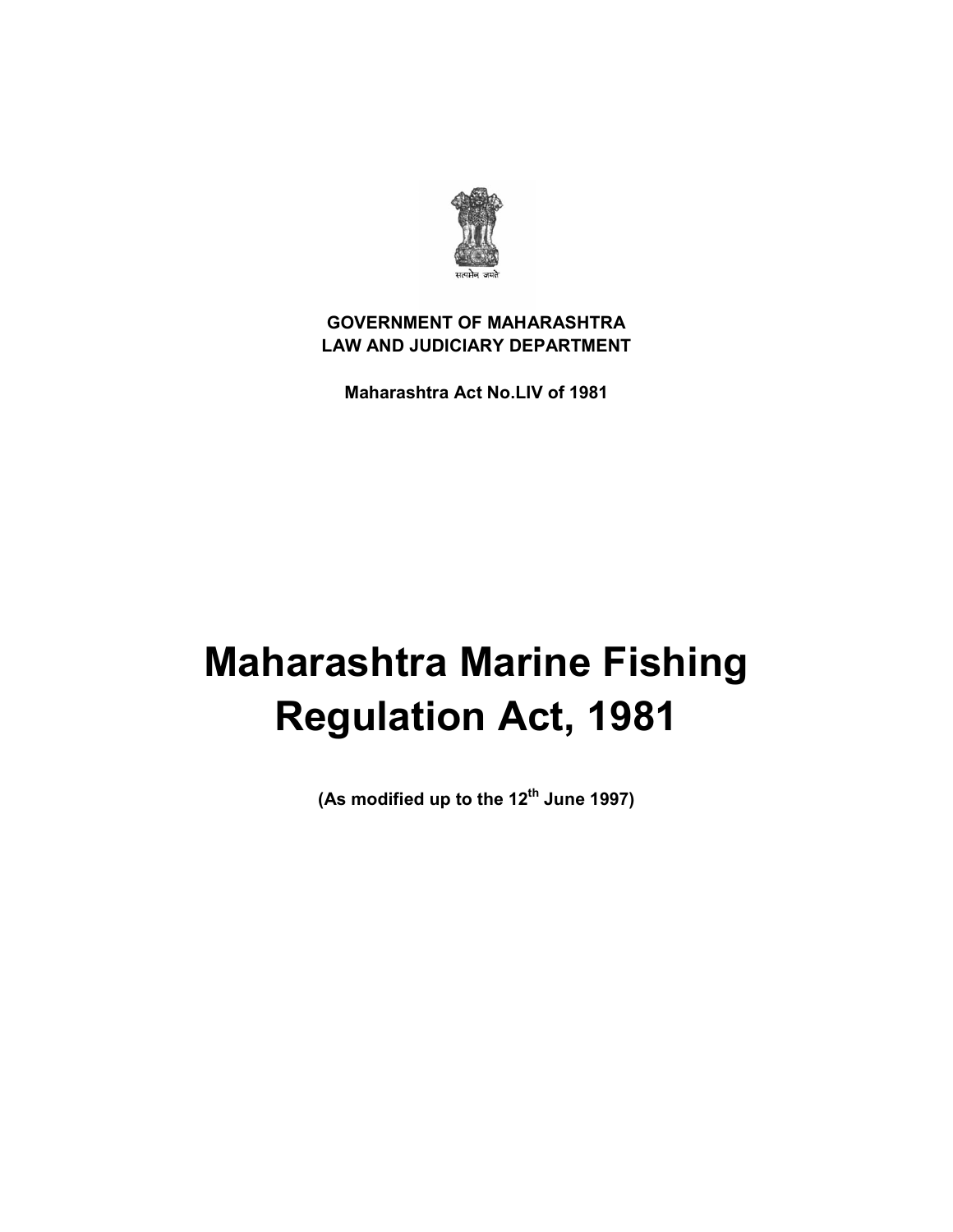# THE MAHARASHTRA MARINE FISHING REGULATION ACT, 1981 (As modified up to  $12^{th}$  June 1997) **CONTENTS**

### PRFAMBL<sub>F</sub> **SECTIONS**

# **CHAPTER I**

# PRELIMINARY

1. Short title, extent and commencement.

2. Definitions.

3. Constitution of Advisory Committees.

# CHAPTER II REGULATION OF FISHING

- 4. Power to regulate, restrict or prohibit certain fishing activities within specified area.
- 5. Prohibition of use of fishing vessels in contravention of any order made under section 4.
- 6. Licensing of fishing vessels.
- 7. Prohibition of using fishing vessels which are not licensed.
- 8. Cancellation, suspension and Amendment of licenses.
- 9. Registration of vessels.
- 10. Information to be given to Registration Officer about movement of fishing vessel and his permission to be obtained.
- 11. Returns to be made by owners of registered fishing vessels.
- 12. Finality of orders under sections 6, 8 and 9.
- 13. Appeals against orders refusing grant of license of registration, etc.

#### CHAPTER III **PENALTIES**

- 14. Power to enter and search fishing vessel.
- 15. Disposal of seized fish.
- 16. Adjudication
- 17. Imposition of penalty.
- 18. Constitution of Appellate Board and appeals to Appellate Board.
- 19. Revision by Appellate Board.
- 20. Power of Adjudicating Officer and the Appellate Board in relation to holding inquiry under this Act.
- 21. General provision for punishment of offences.
- 22. Offences by companies.

# CHAPTER IV

# **MISCELLANEOUS**

- 23. Exemptions
- 24. Protection of action taken in good faith.
- 25. Power to make rules.
- 26. Saving.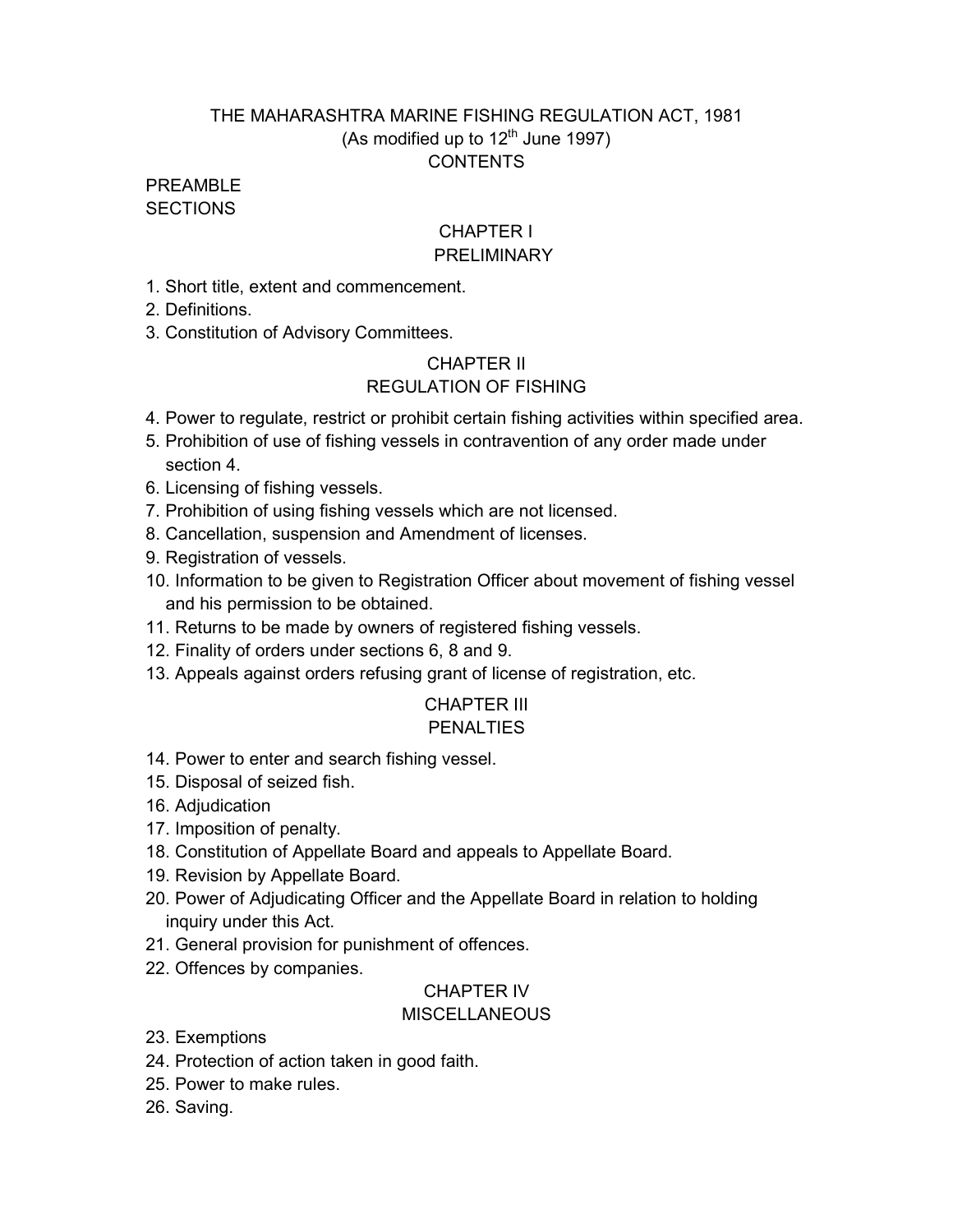#### MAHARASHTRA ACT No.LIV OF 1981

#### [THE MAHARASHTRA MARINE FISHING REGULATION ACT ,1981]

[This Act received assent of the Governor on 19<sup>th</sup> September, 1981, assent was first published in the Maharashtra Government Gazette, Part IV, Extraordinary, on 23<sup>rd</sup> September, 1981.]

#### An Act to provide for the regulation of fishing by fishing vessels in the sea  **along the coast line of the State of Maharashtra.**

 WHEREAS it is expedient to provide for the regulation of fishing by fishing vessels in the sea along the coast line of the State of Maharashtra and for matters connected therewith or incidental thereto; It is hereby enacted in the Thirty-second Year of the Republic of India as follows:

#### CHAPTER I

#### **PRELIMINARY**

| 1.(1) This Act may be called the Maharashtra Marine<br>Fishing Regulation Act, 1981.<br>(2) It extends to the whole of the State of<br>Maharashtra (including the territorial waters).<br>(3) It shall come into force on such date as the<br>State Government may, by notification in the<br>Official Gazette, appoint.                                                                                                                                                                                                                        | Short title,<br>extent and<br>and<br>commencement |
|-------------------------------------------------------------------------------------------------------------------------------------------------------------------------------------------------------------------------------------------------------------------------------------------------------------------------------------------------------------------------------------------------------------------------------------------------------------------------------------------------------------------------------------------------|---------------------------------------------------|
| 2. In this Act, the context otherwise requires-<br>(a) "Adjudicating Officer" means the Tahsildar<br>having jurisdiction, and includes any other<br>officer of the Revenue Department, not below<br>the rank of Tahsildar, authorised by the State<br>Government, by notification in the Official<br>Gazette, to exercise the powers conferred on,<br>and discharge the duties imposed upon, an<br>Adjudicating Officer by this Act, in such area as<br>may be specified by the notification;<br>(b) "Appellate Board" means an Appellate Board | Definitions                                       |
| constituted under section 18;<br>(c) "Enforcement Officer" means the Assistant<br>Development Officer<br>Fisheries<br>having<br>jurisdiction and includes any other Officer of<br>the Directorate of Fisheries, not below the rank<br>of Assistant Fisheries Development Officer,<br>authorised by the State Government,<br>by                                                                                                                                                                                                                  |                                                   |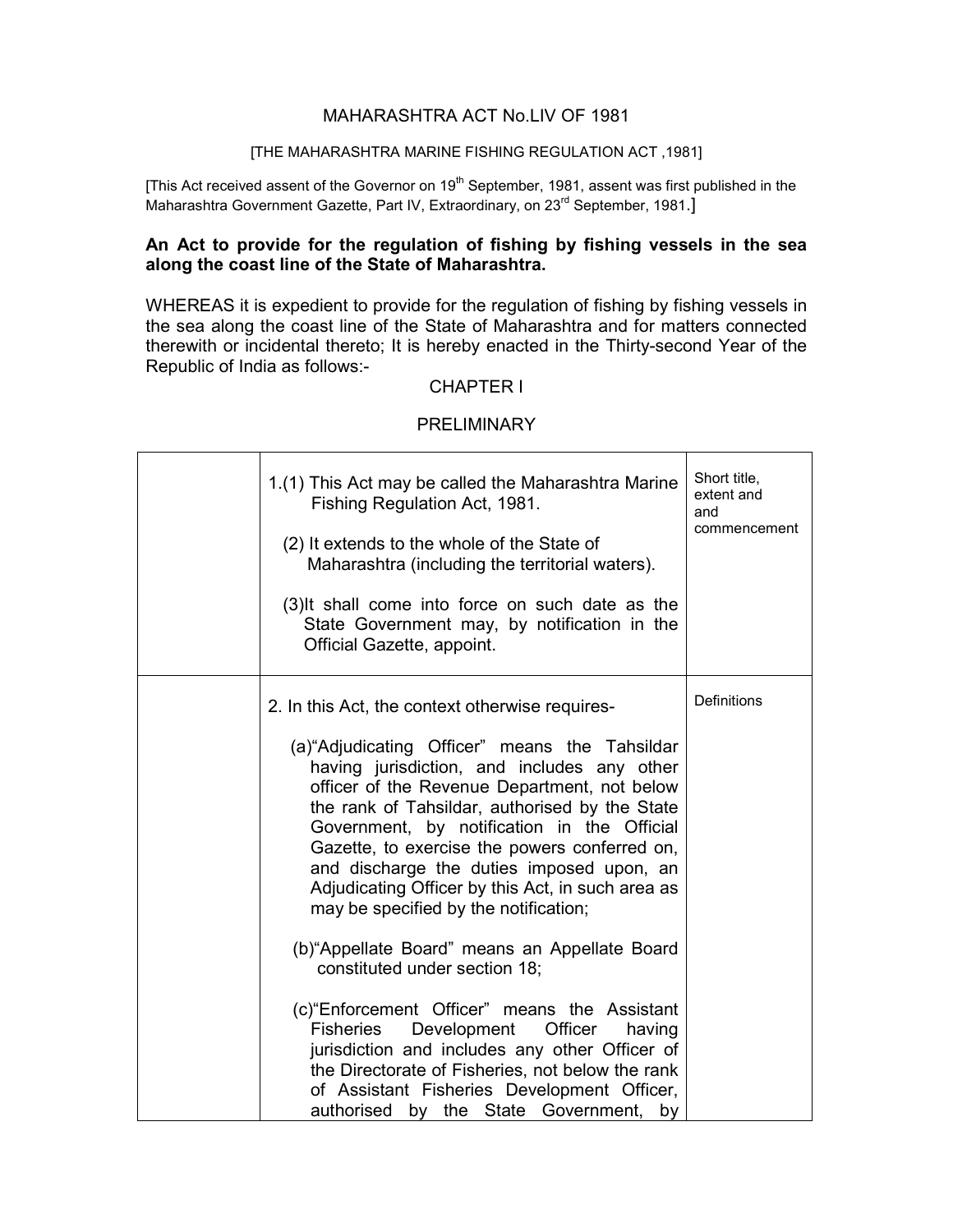| notification in the Official Gazette, to exercise<br>the powers conferred on, and discharge the<br>duties imposed upon, an Enforcement Officer<br>by this Act, in such area as may be specified in<br>the notification;                                                                                                                                                                                                                                                                                                            |  |
|------------------------------------------------------------------------------------------------------------------------------------------------------------------------------------------------------------------------------------------------------------------------------------------------------------------------------------------------------------------------------------------------------------------------------------------------------------------------------------------------------------------------------------|--|
| (d) "Fishing vessel" means a boat or ship, whether<br>or not fitted with mechanical means of<br>propulsion, which is engaged in sea fishing for<br>profit, and includes-                                                                                                                                                                                                                                                                                                                                                           |  |
| (i)<br>a country craft, and                                                                                                                                                                                                                                                                                                                                                                                                                                                                                                        |  |
| (ii)<br>a canoe,                                                                                                                                                                                                                                                                                                                                                                                                                                                                                                                   |  |
| engaged in sea fishing for profit;                                                                                                                                                                                                                                                                                                                                                                                                                                                                                                 |  |
| (e) "Licensing Officer" means<br>the<br>Assistant<br>Officer<br>Fisheries<br>Development<br>having<br>jurisdiction and includes any other officer of the<br>Directorate of Fisheries, not below the rank of<br>Assistant Fisheries<br>Development<br>Officer,<br>authorised by the State Government,<br>by<br>notification in the Official Gazette, to exercise<br>the powers conferred on, and discharge the<br>duties imposed upon, a Licensing Officer by<br>this Act, in such area as may be specified in<br>the notification; |  |
| (f) "Port" means the space within such limits as<br>may, from time to time, be defined by the<br>State Government, by notification in the<br>Official Gazette, for the purpose of this Act;                                                                                                                                                                                                                                                                                                                                        |  |
| (g)"Prescribed" means prescribed by rules made<br>under this Act;                                                                                                                                                                                                                                                                                                                                                                                                                                                                  |  |
| (h) "registered fishing vessel" means a fishing<br>vessel registered under section 9;                                                                                                                                                                                                                                                                                                                                                                                                                                              |  |
| (i) "Registration Officer means the officer or<br>servant in the<br>State Port Organisation<br>authorised by the Chief Port Officer for any<br>specified area, and includes any other officer<br>of the State Port Organisation authorised by<br>State Government, by notification in the Official<br>Gazette, to exercise the powers conferred on,<br>and discharge the duties imposed upon, a<br>Registration Officer by this Act, in such area as<br>may be specified in the notification';                                     |  |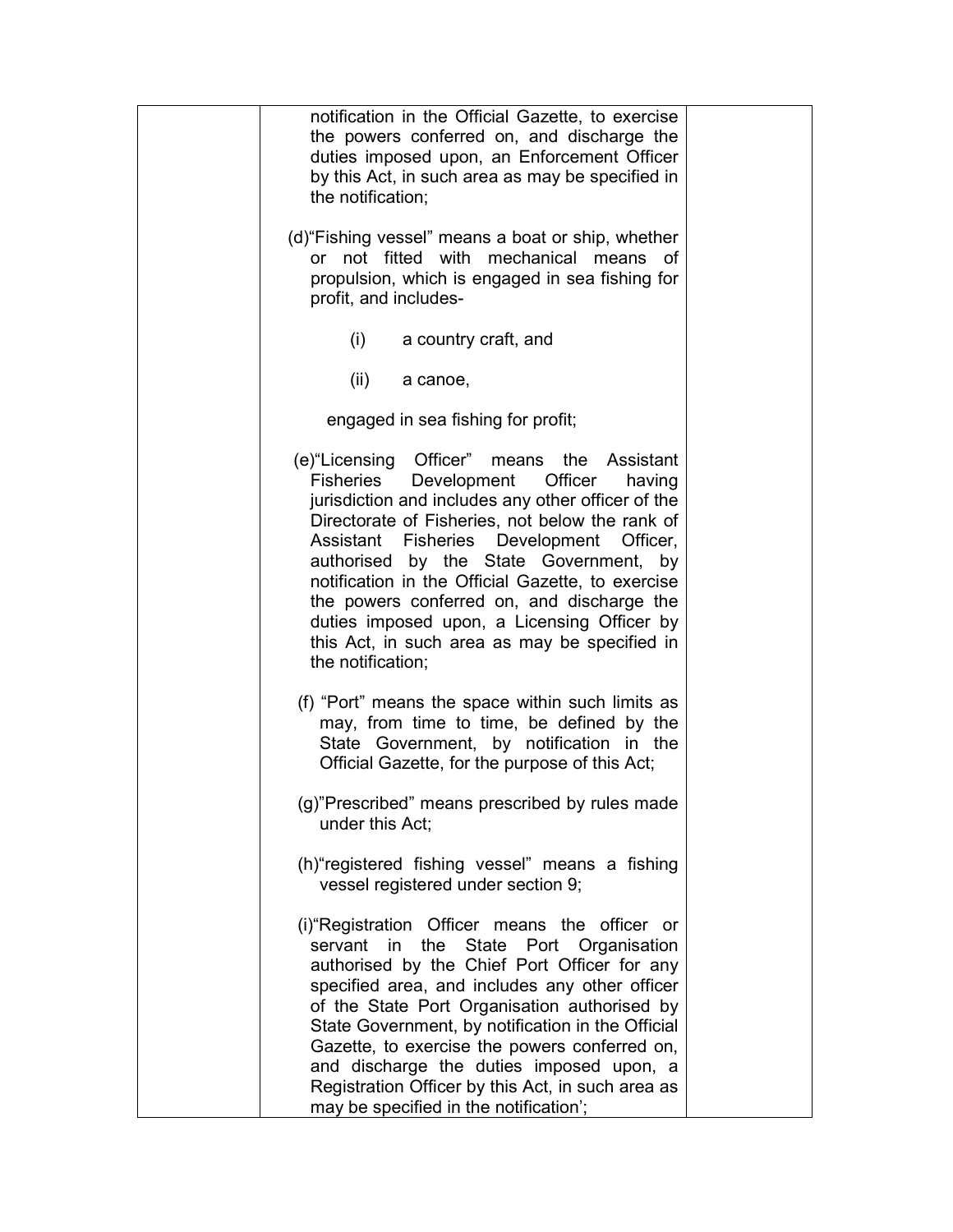|                                             | (i) "Specified area" means such area in the sea<br>along the entire coast line of the State, but not<br>beyond territorial waters, as may be specified<br>by the State Government, by notification in the<br><b>Official Gazette.</b><br>(k) "State" means the State of Maharashtra, and<br>includes the territorial waters along the entire<br>coast line of that State.                                                                                                                                                                                                                                                                                                                                                                                                                                                                                                                                                                                                                                                                                                                                                                                                                                                                                                                                                                                                            |  |
|---------------------------------------------|--------------------------------------------------------------------------------------------------------------------------------------------------------------------------------------------------------------------------------------------------------------------------------------------------------------------------------------------------------------------------------------------------------------------------------------------------------------------------------------------------------------------------------------------------------------------------------------------------------------------------------------------------------------------------------------------------------------------------------------------------------------------------------------------------------------------------------------------------------------------------------------------------------------------------------------------------------------------------------------------------------------------------------------------------------------------------------------------------------------------------------------------------------------------------------------------------------------------------------------------------------------------------------------------------------------------------------------------------------------------------------------|--|
| Constitutional of<br>Advisory<br>Committees | 3. (1) The State Government may by order constitute<br>an Advisory Committee for each coastal<br>District, with the District Magistrate as the<br>Chairman and the Assistant Director of<br>Fisheries of the District as the member-<br>secretary, with representatives of the State<br>Port Department and the Police Department as<br>members. The Chairman<br>shall<br>Co-opt<br>of other<br>Government<br>representatives<br>Departments and of the fishermen and the<br>trade as he may deem fit. The Committee shall<br>recommend to the State Government the<br>regulations to be enforced under Chapter II.<br>(2) The Committee<br>shall advise<br>the<br>State<br>Government on the following issues which may<br>come up for consideration while enforcing the<br>$Act:-$<br>(i) reservation of specified areas of the sea<br>for fishing by vessels of a specified type;<br>(ii) prohibition of vessels of specified type or<br>specified types<br>from fishing<br>in<br>any<br>specified area;<br>(iii) laying down maximum number of fishing<br>vessels of specified type to be allowed for<br>fishing in specified areas;<br>(iv) laying down the maximum number of<br>fishing vessels of specified types to be<br>registered in each of the ports in the<br>District;<br>(v) regulation or prohibition to catch specified<br>species of fish in any specified areas; |  |
|                                             |                                                                                                                                                                                                                                                                                                                                                                                                                                                                                                                                                                                                                                                                                                                                                                                                                                                                                                                                                                                                                                                                                                                                                                                                                                                                                                                                                                                      |  |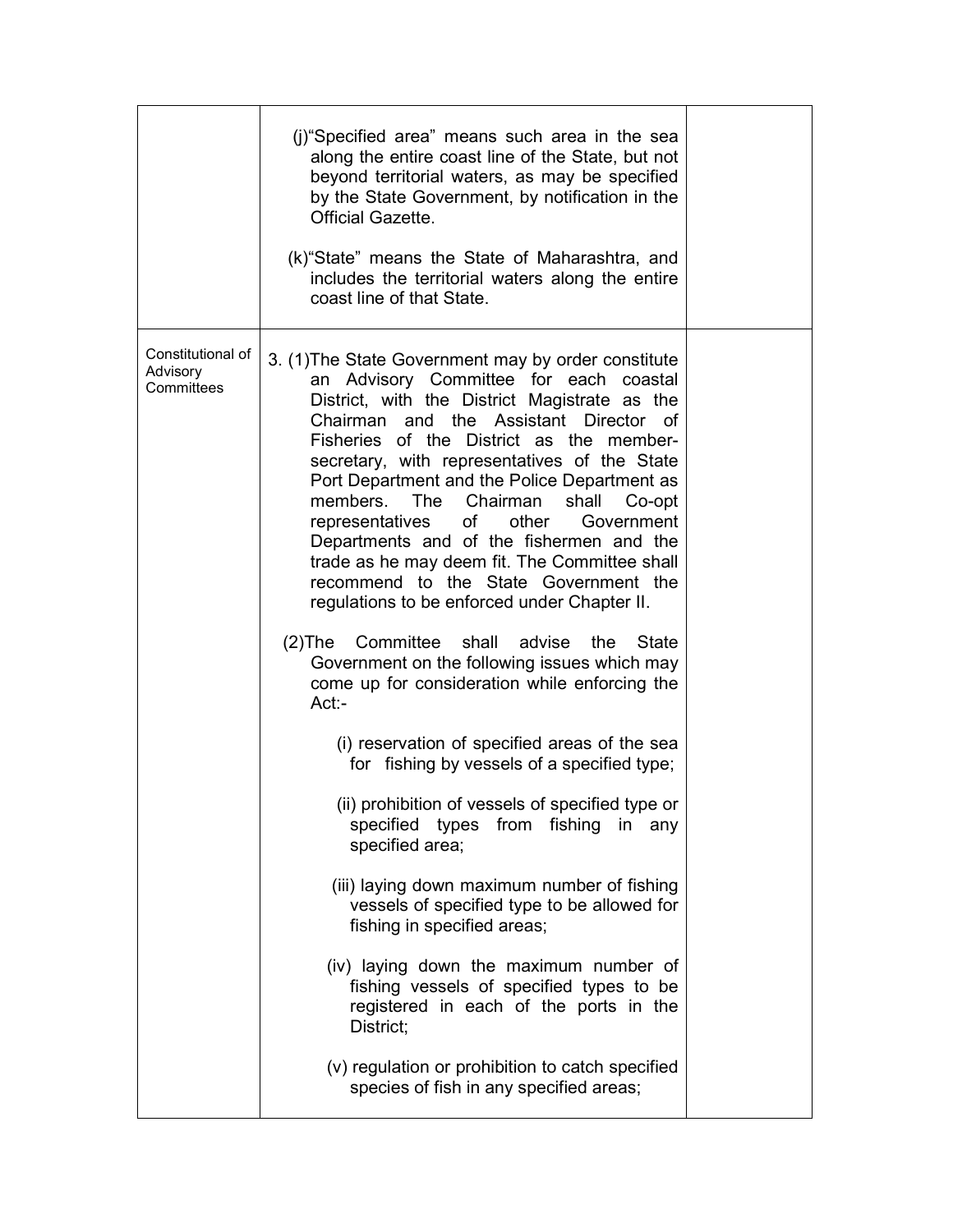|                                                                                                             | (vi)regulation or prohibition of specified<br>fishing gear in specified areas;<br>(vii) prescribed timings for fishing operations<br>where necessary;<br>(viii) any other matter which would facilitate<br>effective enforcement of the provisions of<br>the Act.<br><b>CHAPTER II</b> |  |
|-------------------------------------------------------------------------------------------------------------|----------------------------------------------------------------------------------------------------------------------------------------------------------------------------------------------------------------------------------------------------------------------------------------|--|
|                                                                                                             | <b>REGULATION OF FISHING</b>                                                                                                                                                                                                                                                           |  |
| Power to<br>regulate , restrict<br>or prohibit<br>certain fishing<br>activities<br>within specified<br>area | 4. (1) The State Government may, having regard to<br>the matters referred to in sub-section (2) and<br>after consultation with the Advisory Committee,<br>by order notified in the Official Gazette,<br>regulate, restrict or prohibit-                                                |  |
|                                                                                                             | (a) the fishing in any specified area by such<br>class or classes of fishing vessels as<br>may be specified; or                                                                                                                                                                        |  |
|                                                                                                             | (b) the number of fishing vessels which may<br>be used for fishing in any specified area;<br>or                                                                                                                                                                                        |  |
|                                                                                                             | (c) the catching in any specified area of<br>such species of fish and for such period<br>as may be specified in the orders; or                                                                                                                                                         |  |
|                                                                                                             | (d) the use of such fishing gear in any<br>specified area as may be prescribed.                                                                                                                                                                                                        |  |
|                                                                                                             | (2) In making an order under sub-section(1) the<br>State Government shall have regard to the<br>following matters, namely:-                                                                                                                                                            |  |
|                                                                                                             | (a) the need to protect the interests<br>οf<br>different sections of persons engaged in<br>fishing, particularly those engaged<br>in<br>fishing using traditional fishing craft such<br>as country craft or canoe:                                                                     |  |
|                                                                                                             | (b) The need to conserve fish and to regulate<br>fishing on a scientific basis                                                                                                                                                                                                         |  |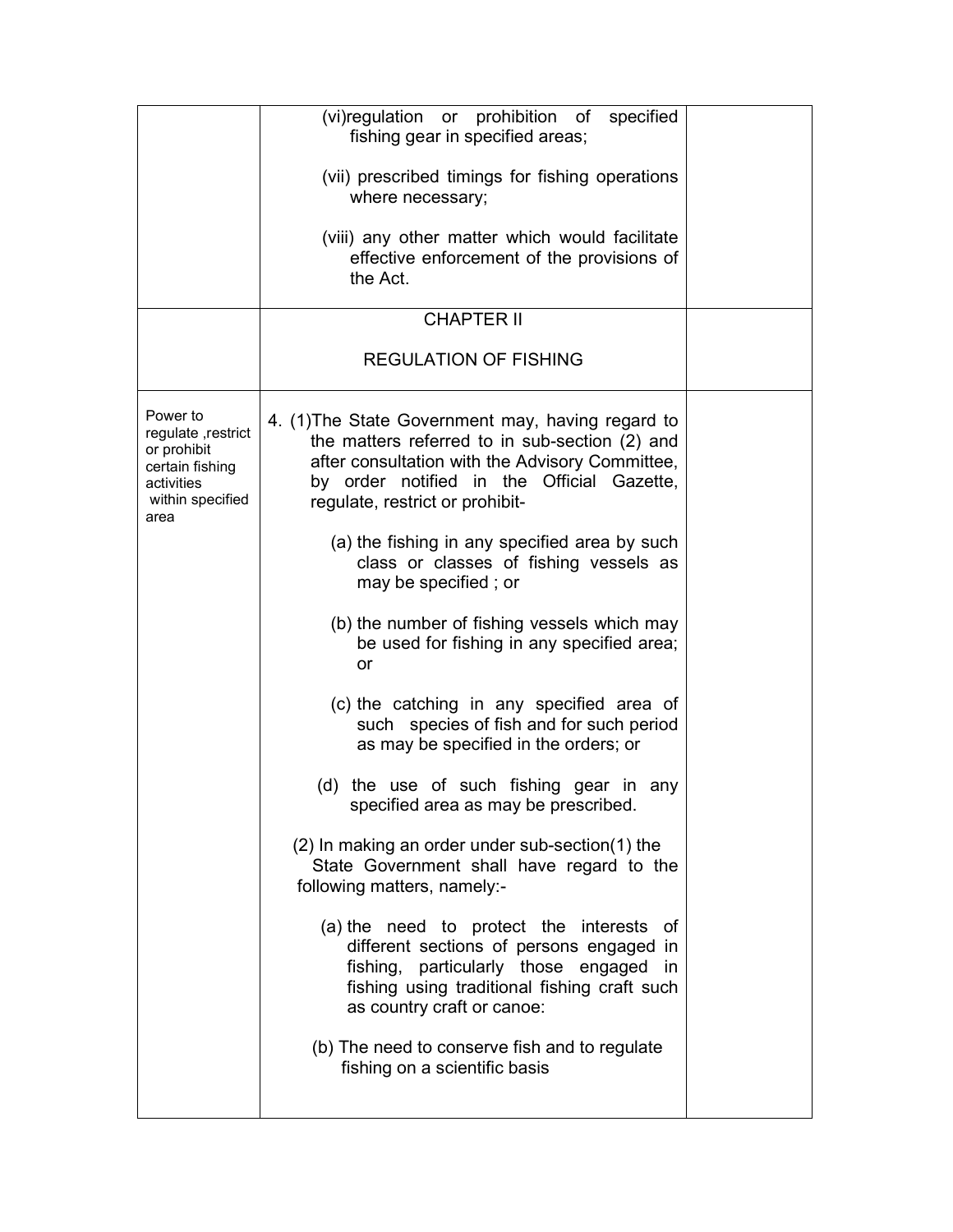| (c) the need to maintain law and order in the<br>sea;<br>(d) any other matter that may be prescribed.                                                                                                                                                                                                                                                                                                                                                                                                        |                                                                                                         |
|--------------------------------------------------------------------------------------------------------------------------------------------------------------------------------------------------------------------------------------------------------------------------------------------------------------------------------------------------------------------------------------------------------------------------------------------------------------------------------------------------------------|---------------------------------------------------------------------------------------------------------|
| 5. No owner or master of a fishing vessel shall<br>used, such fishing vessel from, or in any manner<br>which contravenes an order made under section<br>4:<br>Provided that nothing in such order shall be<br>construed as preventing the passage of any<br>fishing vessel from, or to, the shore, through any<br>specified area to, or from any area other than<br>specified area, for the purpose of fishing in such<br>other area or for any other purpose :<br>Provided further that the passing of such | Prohibition of<br>use of fishing<br>vessels in<br>contravention of<br>any order made<br>under section 4 |
| fishing vessel through any specified area shall<br>not in any manner cause any damage to any<br>fishing nets or tackles belonging to any person<br>who engages in fishing in the specified area by<br>using any traditional fishing craft such as country<br>craft or canoe.                                                                                                                                                                                                                                 |                                                                                                         |
| 6. (1) The owner of a fishing vessel may make an<br>application to the Licensing Officer for the<br>grant of a license for using such fishing vessel<br>for fishing in any specified area.                                                                                                                                                                                                                                                                                                                   | Licensing of<br>fishing<br>vessels                                                                      |
| (2) Every application under sub-section (1) shall be<br>in such form, contain such particulars, and be<br>accompanied by such fees, as may be<br>prescribed.                                                                                                                                                                                                                                                                                                                                                 |                                                                                                         |
| (3) The Licensing Officer may after making such<br>inquiry as he deems fit and having regard to<br>the matters referred to in sub-section(4) either<br>grant or refuse to grant, to the owner of the<br>fishing vessel, a license for using such fishing<br>vessel for fishing in the specified area or<br>specified areas mentioned in such license:                                                                                                                                                        |                                                                                                         |
| Provided that, before making any order<br>refusing to grant a license, the Licensing<br>Officer shall give a reasonable opportunity of<br>being heard to the applicant.                                                                                                                                                                                                                                                                                                                                      |                                                                                                         |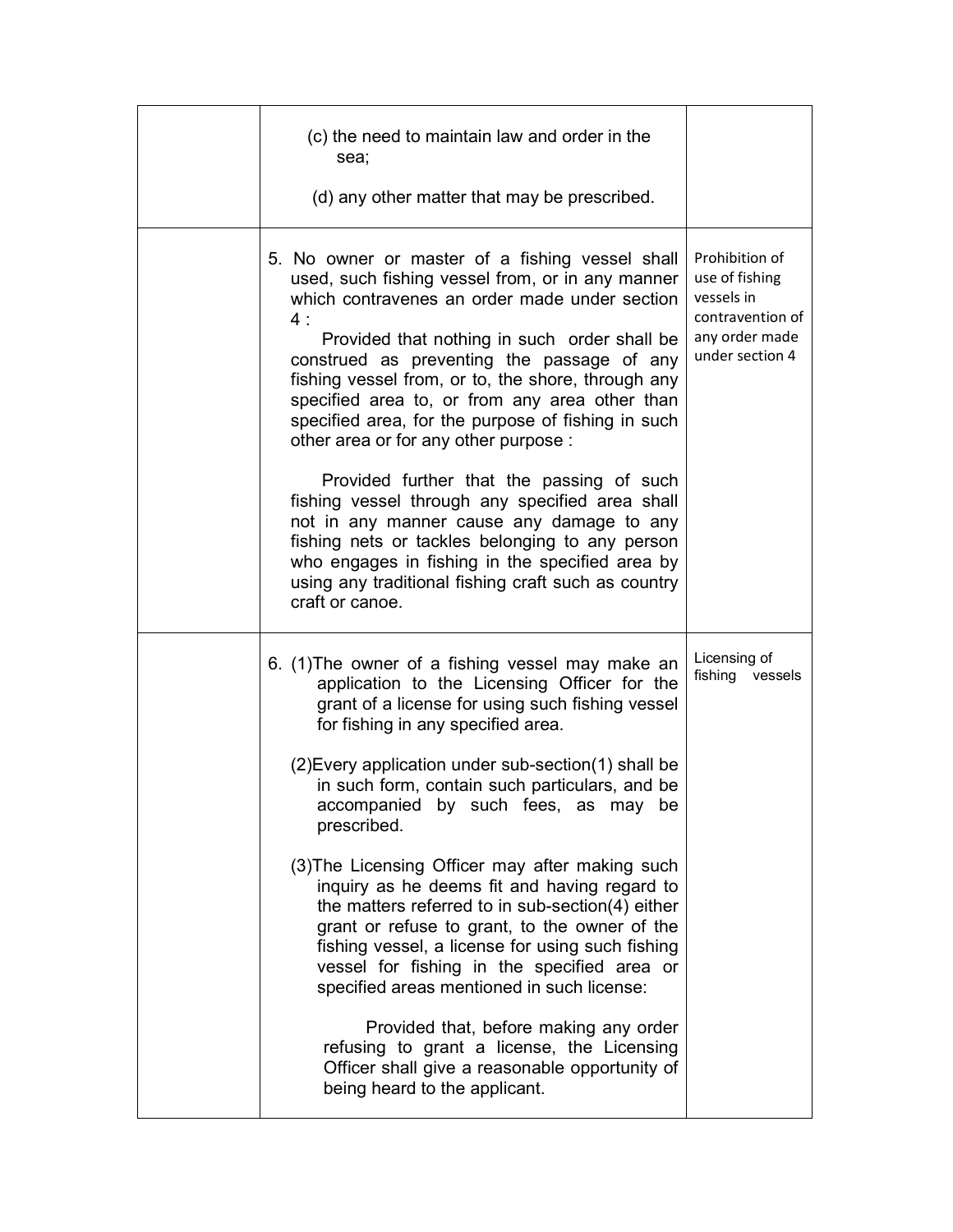|                                                                      | (4) In granting or refusing under sub-section (3),<br>the Licensing Officer shall have regard to<br>the following matters, namely:-                                                                                                                                                                                                                                                                                                                                                                         |  |
|----------------------------------------------------------------------|-------------------------------------------------------------------------------------------------------------------------------------------------------------------------------------------------------------------------------------------------------------------------------------------------------------------------------------------------------------------------------------------------------------------------------------------------------------------------------------------------------------|--|
|                                                                      | (a) whether the fishing vessel is a registered<br>fishing vessel;                                                                                                                                                                                                                                                                                                                                                                                                                                           |  |
|                                                                      | (b)the condition of the fishing<br>vessel,<br>including<br>the accessories and fishing<br>gear with which it is fitted;                                                                                                                                                                                                                                                                                                                                                                                     |  |
|                                                                      | (c) any order made under section 4;                                                                                                                                                                                                                                                                                                                                                                                                                                                                         |  |
|                                                                      | (d) any other matter that may be prescribed.                                                                                                                                                                                                                                                                                                                                                                                                                                                                |  |
|                                                                      | (5) A license granted under this section shall be in<br>such form and subject to such conditions,<br>including conditions as to payment of such<br>fees and furnishing such security for the due<br>performance of the conditions, as may be<br>prescribed:                                                                                                                                                                                                                                                 |  |
|                                                                      | Provided that different fees, and different<br>amounts by way of security, may be prescribed<br>in respect of licenses for different classes of<br>fishing vessels.                                                                                                                                                                                                                                                                                                                                         |  |
|                                                                      | (6)A license granted under this section shall be<br>valid for a period of three years which may be<br>renewed for similar periods from time to time.                                                                                                                                                                                                                                                                                                                                                        |  |
| Prohibition of<br>using fishing<br>vessels which<br>are not licensed | 7. No persons shall, after the commencement of<br>this Act, carry on fishing in any specified area<br>using a fishing vessel which is not licensed<br>under section 6; Provided that nothing in this<br>section shall apply to any fishing vessel, which<br>was being used for fishing immediately before<br>the commencement of this Act, for a period of<br>six months from such commencement, or such<br>longer period as the State Government may, by<br>notification in the Official Gazette, specify. |  |
| Cancellation<br>suspension &<br>amendment of<br>license              | 8.(1) If the Licensing Officer is satisfied, either on a<br>reference<br>made to him in this behalf of<br>otherwise, that -                                                                                                                                                                                                                                                                                                                                                                                 |  |
|                                                                      | (a) a license granted under section 6 has been                                                                                                                                                                                                                                                                                                                                                                                                                                                              |  |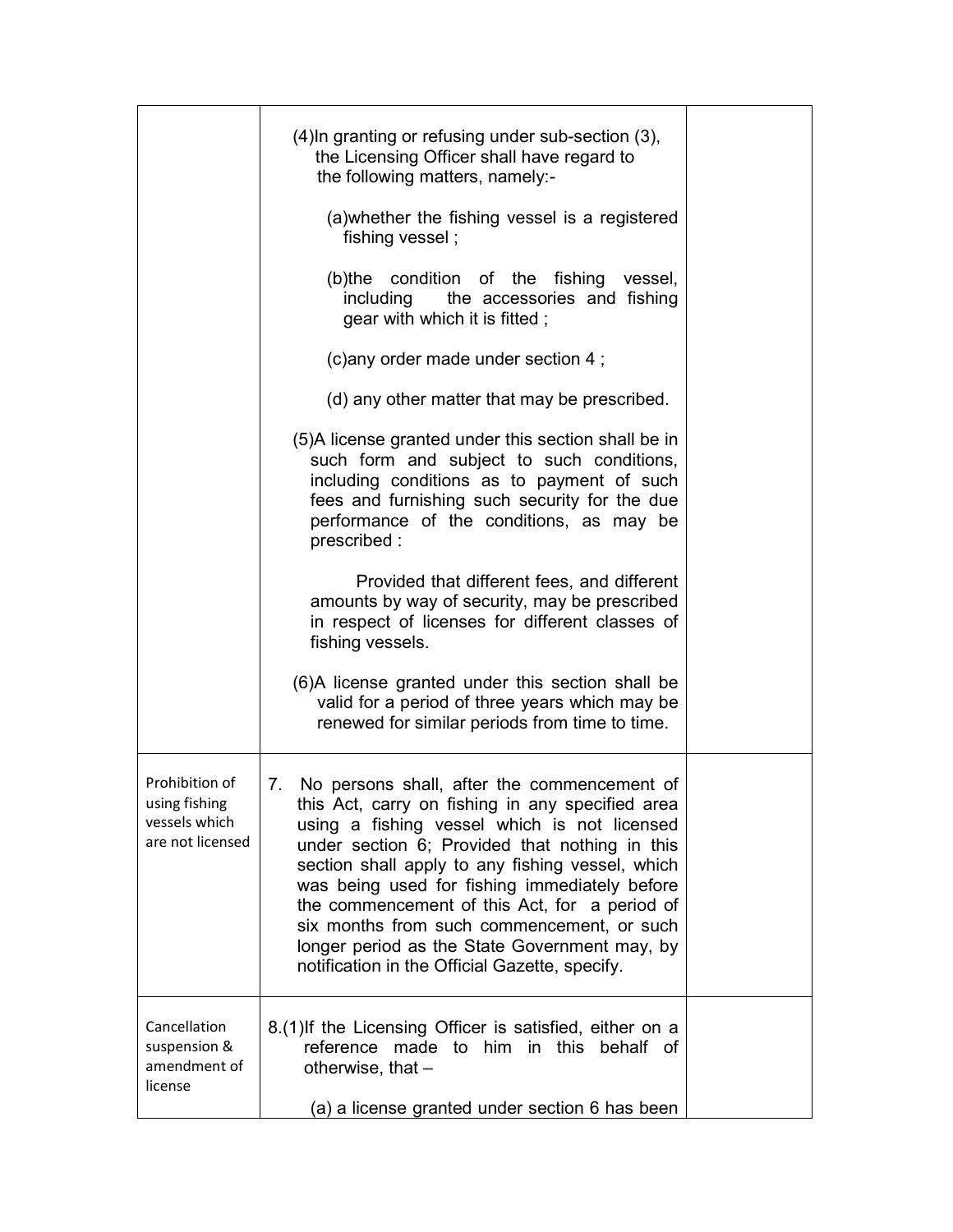|                            | obtained by misrepresentation as to an<br>essential fact; or                                                                                                                                                                                                                                                                                                                                                                                                                                                                                                                                                                                                                                                                                                                                                                                                                                               |  |
|----------------------------|------------------------------------------------------------------------------------------------------------------------------------------------------------------------------------------------------------------------------------------------------------------------------------------------------------------------------------------------------------------------------------------------------------------------------------------------------------------------------------------------------------------------------------------------------------------------------------------------------------------------------------------------------------------------------------------------------------------------------------------------------------------------------------------------------------------------------------------------------------------------------------------------------------|--|
|                            | $(b)$ the<br>holder of license<br>has,<br>without<br>reasonable cause, failed to comply with the<br>conditions subject to which the license has<br>been granted or has contravened any of the<br>provisions of this Act or any order or rule<br>made there under, then, without prejudice<br>to any other penalty to which the holder of<br>the license may be liable under this Act, the<br>Licensing Officer may, after giving the<br>holder of the license a reasonable<br>opportunity of shown cause, suspend or<br>cancel the license or forfeit the whole or<br>any part of the security, if any, furnished for<br>the performance of the conditions, subject<br>to which the license has been granted.<br>(2) Subject to any rules that may be made in this<br>behalf, the Licensing Officer may also vary or<br>amend a license granted under section 6, after<br>recording the reasons therefore. |  |
|                            |                                                                                                                                                                                                                                                                                                                                                                                                                                                                                                                                                                                                                                                                                                                                                                                                                                                                                                            |  |
| Registration of<br>vessels | 9.(1) The owner of every vessel used or intended to<br>be used for purpose of fishing and kept in the<br>State shall register such vessel under this Act.                                                                                                                                                                                                                                                                                                                                                                                                                                                                                                                                                                                                                                                                                                                                                  |  |
|                            | (2) Every application for registration of such vessel<br>shall be made by the owner thereof to the<br>Registration Officer in such form, and shall be<br>accompanied by such fees, as may<br>be<br>prescribed-                                                                                                                                                                                                                                                                                                                                                                                                                                                                                                                                                                                                                                                                                             |  |
|                            | (a) before the expiration of one month from<br>the date on which he first became the<br>owner of such vessel; or                                                                                                                                                                                                                                                                                                                                                                                                                                                                                                                                                                                                                                                                                                                                                                                           |  |
|                            | (b) before the expiration of three months<br>from the commencement of this Act;<br>whichever is later.                                                                                                                                                                                                                                                                                                                                                                                                                                                                                                                                                                                                                                                                                                                                                                                                     |  |
|                            | Provided that the Registration Officer<br>may, for sufficient reason to be recorded in<br>writing, extend the time-limit for registration<br>by such period as he thinks fit.                                                                                                                                                                                                                                                                                                                                                                                                                                                                                                                                                                                                                                                                                                                              |  |
|                            | (3) The Registration Officer shall issue to the<br>owner of the vessel registered by him a                                                                                                                                                                                                                                                                                                                                                                                                                                                                                                                                                                                                                                                                                                                                                                                                                 |  |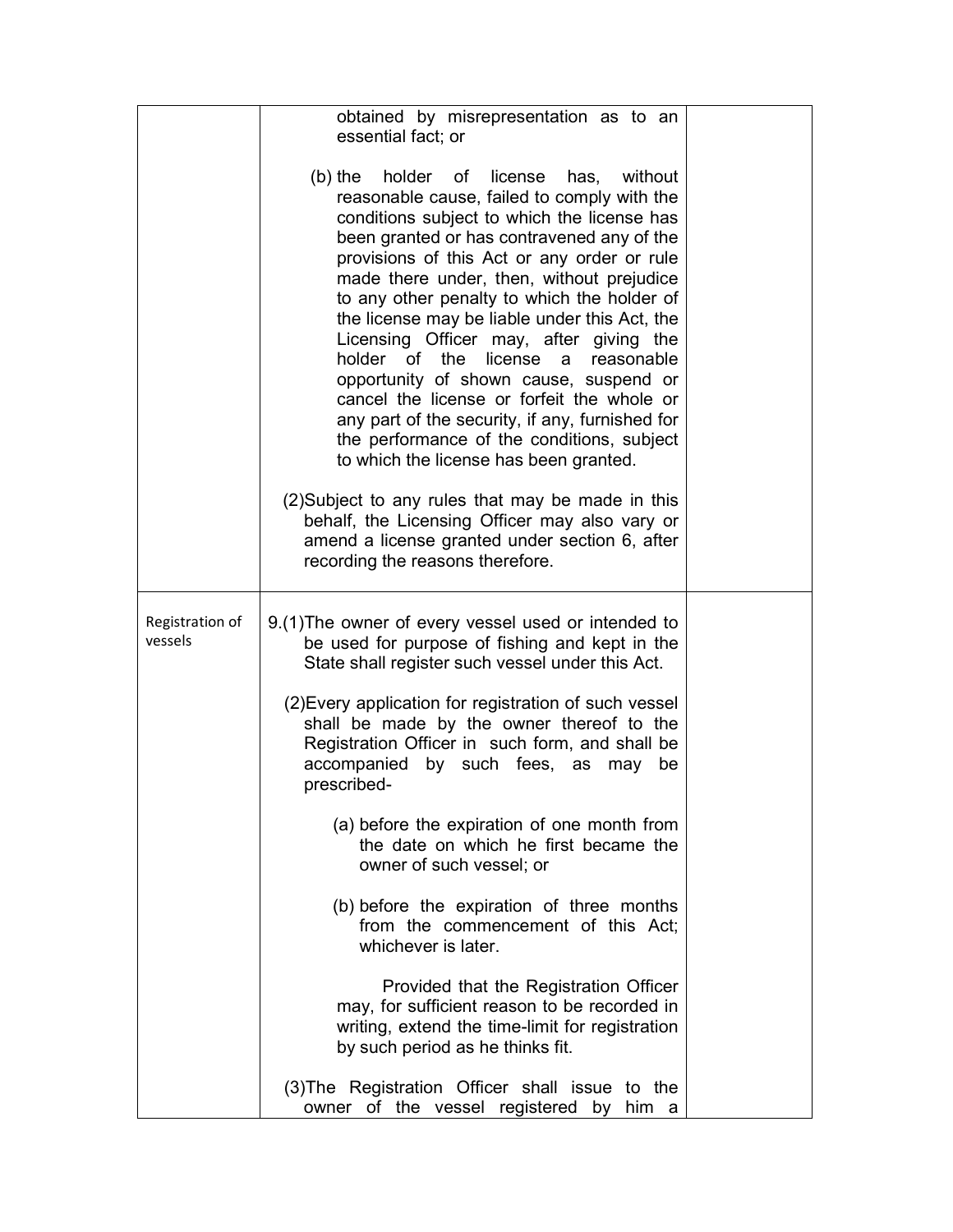| certificate of registration in the prescribed form<br>and shall enter in a register to be kept by him, in<br>such form as may be prescribed, the particulars<br>of such certificate,<br>(4) Registration once made shall continue to be in<br>force until it is cancelled by the Registration<br>Officer.<br>(5) Every vessel registered under this section shall<br>carry a registration mark assigned to it by the<br>Officer,<br>Registration<br>displayed<br>in.<br>the<br>prescribed manner.<br>(6) No vessel, other than a registered fishing<br>vessel, shall be entitled to a license under<br>section 6.                                                                                                                                                                                                                                                                                                                                                                                                                                                                                                                                               |                                                                                                                                            |
|-----------------------------------------------------------------------------------------------------------------------------------------------------------------------------------------------------------------------------------------------------------------------------------------------------------------------------------------------------------------------------------------------------------------------------------------------------------------------------------------------------------------------------------------------------------------------------------------------------------------------------------------------------------------------------------------------------------------------------------------------------------------------------------------------------------------------------------------------------------------------------------------------------------------------------------------------------------------------------------------------------------------------------------------------------------------------------------------------------------------------------------------------------------------|--------------------------------------------------------------------------------------------------------------------------------------------|
| 10.(1) Every owner of the fishing vessel shall declare<br>his base port in the application for registration<br>of the vessel.<br>(2) After registration of the vessel at a specified<br>port, the owner of the vessel shall operate the<br>vessel only from that port.<br>(3) In case the owner of the vessel intends to<br>operate the vessel from a port other than the<br>port specified in the registration certificate, he<br>shall apply in writing to the Registration Officer<br>indicating clearly the name of the port and the<br>period for which the vessel will operate from<br>that port. He shall shift the base of operation<br>only after obtaining permission in writing from<br>Registration Officer. The Registration<br>the<br>Officer reserves the right to refuse permission<br>or even to cancel the permission granted, after<br>giving one month's notice and after giving<br>reasonable opportunity to show cause to the<br>owner. The owner of the vessel to whom<br>permission granted is cancelled shall shift his<br>vessel from the temporary port within 24 hours<br>after receipt of such order cancelling the<br>permission. | Information to<br>be given to<br>Registration<br>Officer about<br>movement of<br>fishing vessel<br>and his<br>permission to<br>be obtained |
| 11.(1) Every owner of a registered fishing vessel<br>shall furnish to the Registration Officer at the<br>prescribed time and in the prescribed manner                                                                                                                                                                                                                                                                                                                                                                                                                                                                                                                                                                                                                                                                                                                                                                                                                                                                                                                                                                                                           | Returns to be<br>made by owners<br>of registered                                                                                           |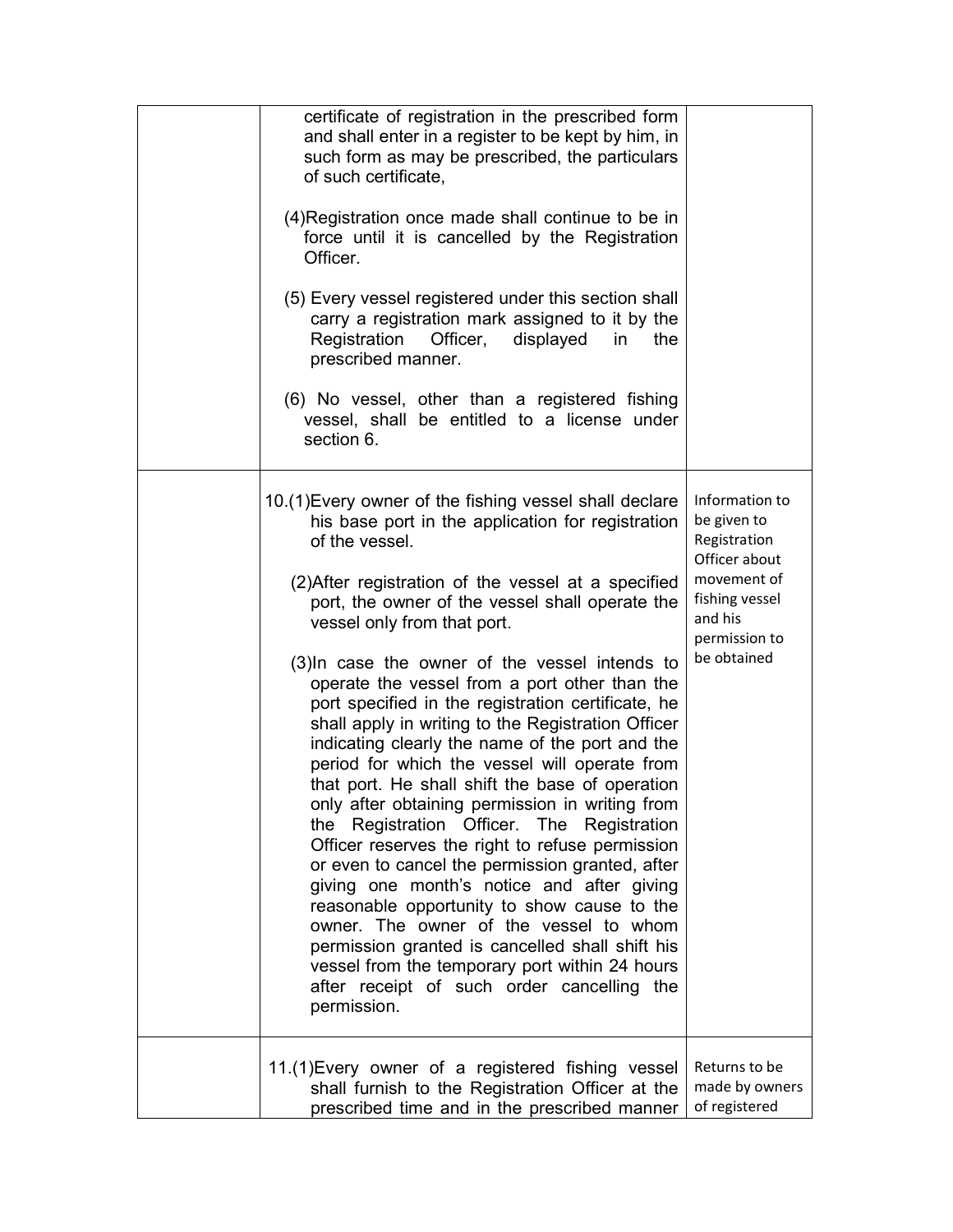| such returns may be prescribed.                                                                                                                                                                                                                                                                                                                                                                                                                                                                                 | fishing vessels.                                                                   |
|-----------------------------------------------------------------------------------------------------------------------------------------------------------------------------------------------------------------------------------------------------------------------------------------------------------------------------------------------------------------------------------------------------------------------------------------------------------------------------------------------------------------|------------------------------------------------------------------------------------|
| (2) The Registration Officer may inspect any<br>registered fishing vessel at any time to verify<br>the accuracy of any return made under this<br>section.                                                                                                                                                                                                                                                                                                                                                       |                                                                                    |
| 12. Every decision of the Licensing Officer or the<br>Registration Officer under section 6, section 8 or<br>section 9, granting or refusing to grant license<br>for a fishing vessel or suspending, cancelling,<br>varying or amending such license or registration<br>or cancellation of registration of a vessel, as the<br>case may be, shall, subject to any right of appeal<br>under section 13, be final.                                                                                                 | Finality of<br>orders under<br>sections 6, 8<br>and $9.$                           |
| 13.(1) Any person aggrieved by an order of the<br>Licensing Officer refusing to grant license for<br>fishing vessel or suspending, cancelling or<br>varying or amending such license or of the<br>Registration Officer refusing to register a<br>vessel or cancelling the registration of such<br>vessel may, within thirty days from the date on<br>which the order is communicated to him, prefer<br>an appeal to the Appellate Authority, i.e. the<br>Chief Ports Officer of the State Port<br>Organisation: | Appeals against<br>orders refusing<br>grant of license<br>or registration,<br>etc. |
| Provided that the Appellate Authority<br>may entertain the appeal after the expiry of the<br>said period of thirty days if it is satisfied that<br>the appellant was prevented by sufficient<br>cause from filing the appeal in time.                                                                                                                                                                                                                                                                           |                                                                                    |
| (2) On receipt of an appeal under sub-section<br>(1), the Appellate Authority shall after giving<br>the appellant a reasonable opportunity of<br>being hear, pass such orders thereon as it<br>deems fit as expeditiously as possible.                                                                                                                                                                                                                                                                          |                                                                                    |
| (3) Every order passed by the Appellate<br>Authority under this section shall be final.                                                                                                                                                                                                                                                                                                                                                                                                                         |                                                                                    |
| <b>CHAPTER III</b>                                                                                                                                                                                                                                                                                                                                                                                                                                                                                              |                                                                                    |
| <b>PENALTIES</b>                                                                                                                                                                                                                                                                                                                                                                                                                                                                                                |                                                                                    |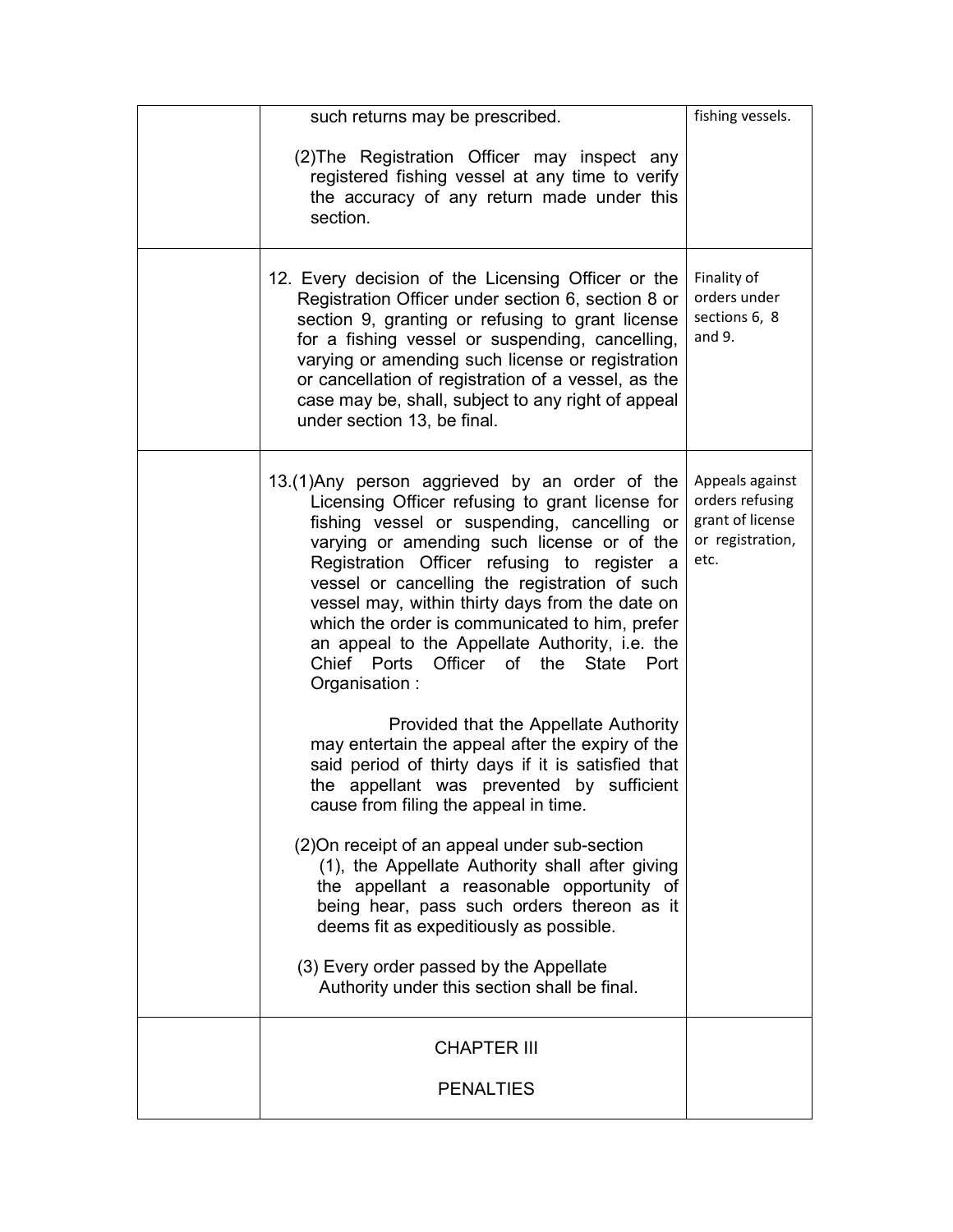|                          | 14. Any Enforcement Officer may, if he has reason<br>to believe that any fishing vessel is being, or has<br>been, used in contravention of any of the<br>provisions of this Act, or of any order or rule<br>made there under or of any of the conditions of<br>the license, enter and search such vessel and<br>impound such vessel and seize any fish found in<br>it.                                                                                                                             | Power to enter<br>and search<br>fishing vessel. |
|--------------------------|----------------------------------------------------------------------------------------------------------------------------------------------------------------------------------------------------------------------------------------------------------------------------------------------------------------------------------------------------------------------------------------------------------------------------------------------------------------------------------------------------|-------------------------------------------------|
|                          | 15.(1) The Enforcement Officer referred to in section<br>14 shall keep the fishing vessel, impounded in<br>such place and in such manner as may be<br>prescribed.<br>(2) In the absence of suitable facilities for the<br>storage of the fish seized, the Enforcement<br>Officer may, if he is of the opinion that the<br>disposal of such fish is necessary dispose of<br>such fish and deposit the proceeds thereon in<br>the prescribed manner in the office of the<br>Adjudicating Officer.    | Disposal of<br>seized fish.                     |
| Adjudication.            | 16.(1) Where any Enforcement Officer has reason to<br>believe that any fishing vessel is being, or has<br>been, used in contravention of any of the<br>provisions of this Act, or any order, or rule<br>made there under or any of of the conditions<br>of the license, he shall made a report thereof<br>to the Adjudicating Officer.<br>(2) The Adjudicating Officer shall hold an inquiry<br>into the matters mentioned in the report, in the<br>prescribed manner after giving all the parties |                                                 |
|                          | concerned a reasonable opportunity of being<br>heard.                                                                                                                                                                                                                                                                                                                                                                                                                                              |                                                 |
| Imposition of<br>penalty | 17.(1) The Adjudicating Officer shall, after the inquiry<br>is held under section 16, decide whether any<br>person has used or caused or allowed to be<br>used, any fishing vessel in contravention of<br>any of the provisions of this Act or of any<br>order or rule made there under or of any of<br>the conditions of the license. When such<br>person is found guilty by the Adjudicating<br>Officer, the Adjudicating Officer may, by order                                                  |                                                 |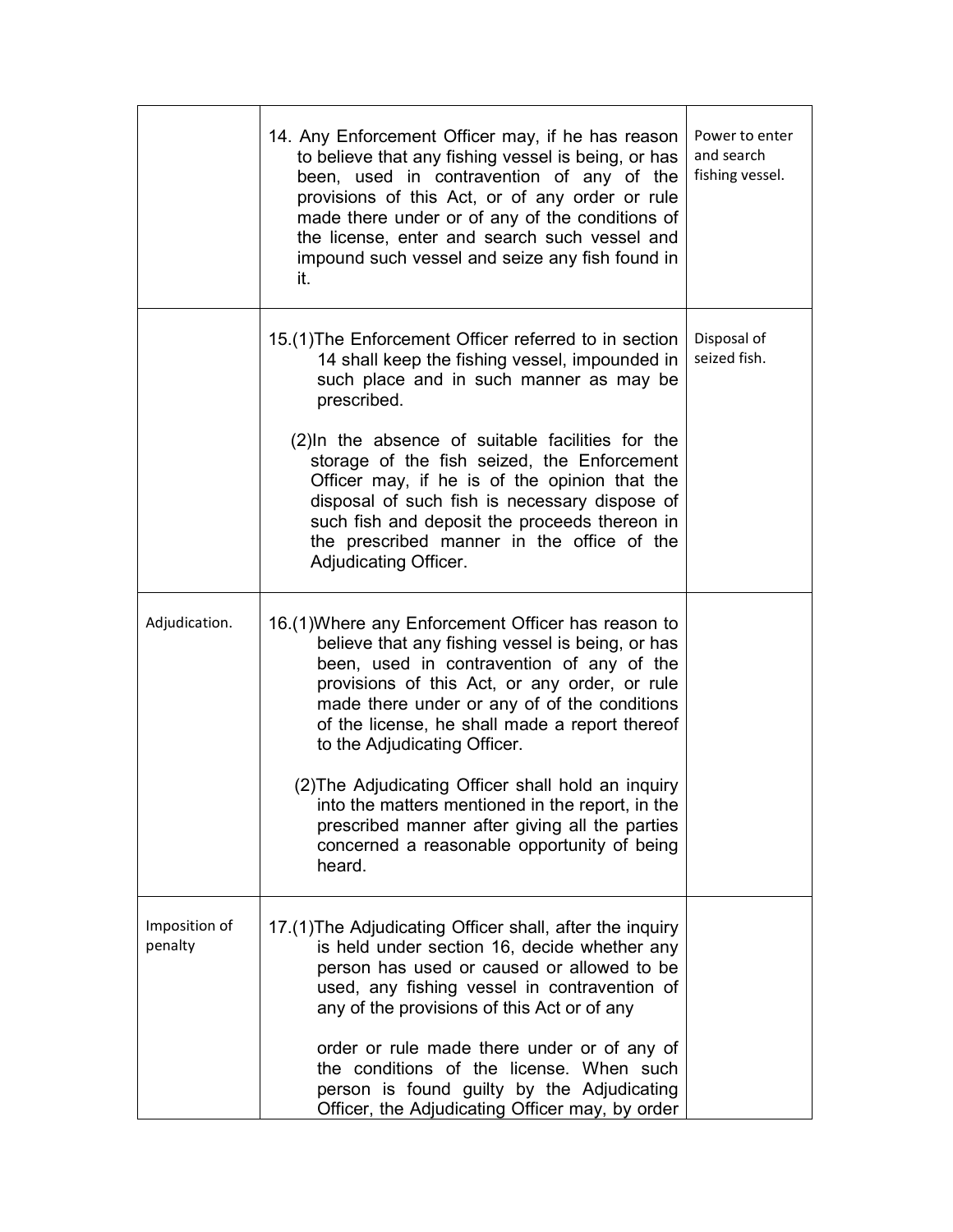|                                        | in writing impose on such person a penalty of<br>an amount not exceeding.                                                                                                                                                                                                                                                          |  |
|----------------------------------------|------------------------------------------------------------------------------------------------------------------------------------------------------------------------------------------------------------------------------------------------------------------------------------------------------------------------------------|--|
|                                        | (a) Five thousand rupees, if the value of the<br>fish involved is one thousand rupees or<br>less;                                                                                                                                                                                                                                  |  |
|                                        | (b) five times the value of the fish; if the<br>value of the fish involved is more than<br>one thousand rupees;                                                                                                                                                                                                                    |  |
|                                        | (c) five thousand rupees, in any other case;<br>including a case where there has been<br>no catch of fish, as may be adjudged by<br>the Adjudicating Officer.                                                                                                                                                                      |  |
|                                        | (2) The amount of any penalty imposed under<br>sub-section (1) shall be recoverable as an<br>arrear of land revenue.                                                                                                                                                                                                               |  |
|                                        | (3) In addition to any penalty that may be imposed<br>under sub-section(1), the Adjudicating Officer<br>may direct that:-                                                                                                                                                                                                          |  |
|                                        | (a)the registration certificate of the fishing<br>vessel which has been used, or caused or<br>allowed to be used. In the manner referred<br>to in sub-section(1)                                                                                                                                                                   |  |
|                                        | (i) cancelled or revoked, as the case<br>may<br>be; or                                                                                                                                                                                                                                                                             |  |
|                                        | (ii) suspended for such period as the<br>Adjudicating Officer deems fit; or                                                                                                                                                                                                                                                        |  |
|                                        | (b)the fishing vessel or fish that may have<br>been impounded or seized as the case<br>may be under section 14 shall be forfeited<br>to the State Government.                                                                                                                                                                      |  |
|                                        | Provided that no fishing vessel shall<br>under clause (b), if the<br>forfeited<br>be<br>Adjudicating Officer, after hearing the owner<br>of such vessel or any person claiming any<br>right thereto, is satisfied that the owner or<br>such person had exercised due care for the<br>prevention of the commission of such default. |  |
| Constitution of -<br>Appellate Board - | 18.(1) In each District, the District Magistrate shall<br>constitute the Appellate Board for the whole                                                                                                                                                                                                                             |  |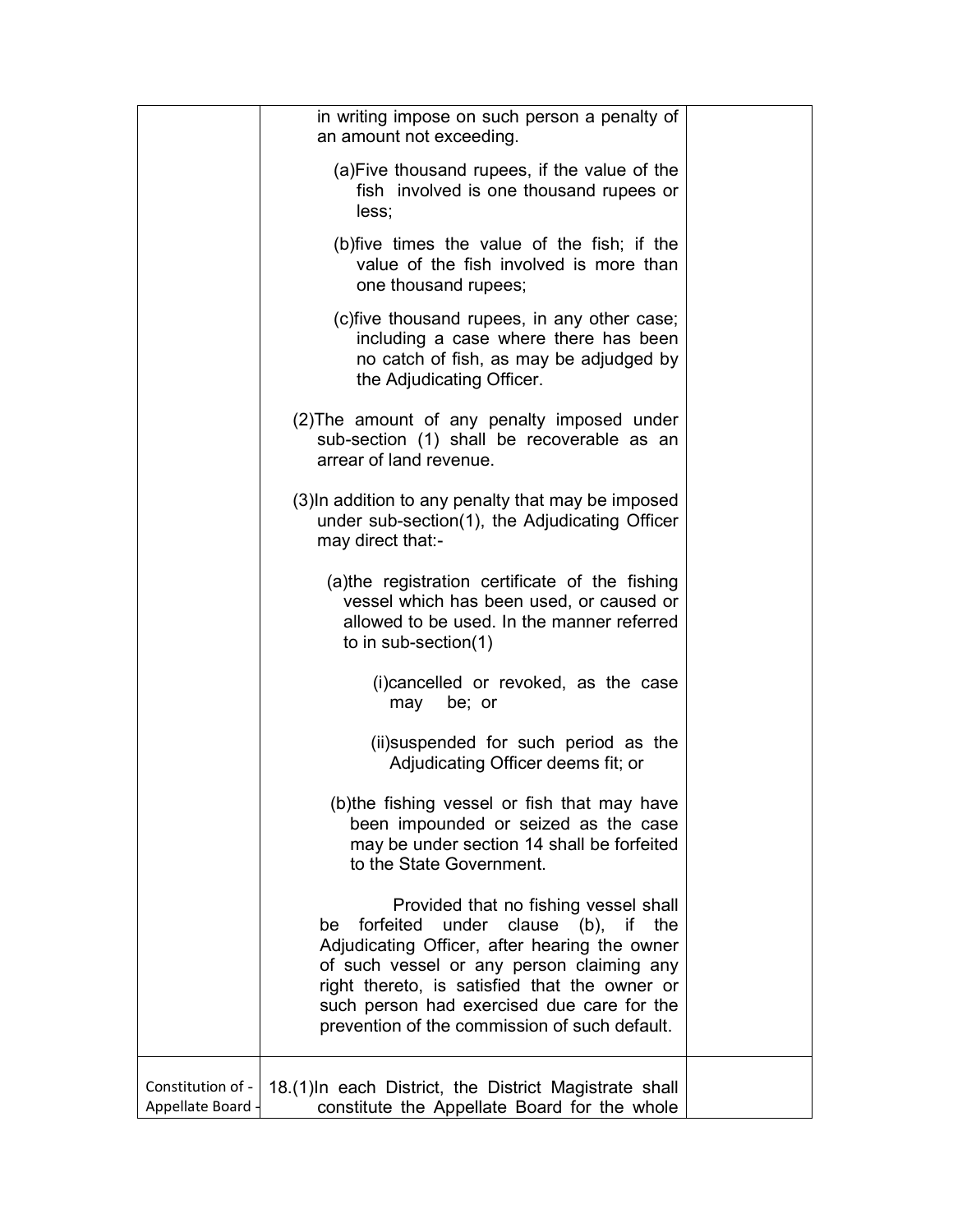| and appeals to | District.                                                                                                                                                                                                                                                                                                                                                                       |  |
|----------------|---------------------------------------------------------------------------------------------------------------------------------------------------------------------------------------------------------------------------------------------------------------------------------------------------------------------------------------------------------------------------------|--|
| Appellate      |                                                                                                                                                                                                                                                                                                                                                                                 |  |
| Board.         | (2) The State Government may, whenever<br>necessary, by notification in the Official<br>Gazette, constitute one or more Appellate-<br>Board or Boards consisting of one member,<br>for such area in the District as may be<br>specified in the notification.                                                                                                                    |  |
|                | (3) Any person aggrieved by an order of the<br>Adjudicating officer may, within thirty days<br>from the date on which the order is made,<br>prefer an appeal to the Appellate Board,<br>having jurisdiction to hear such appeal;                                                                                                                                                |  |
|                | Provided that the Appellate Board may<br>entertain any appeal after the expiry of the<br>said period of thirty days, but not after the<br>expiry of sixty days from the date aforesaid, if<br>it is satisfied that the appellant was prevented<br>by sufficient cause from filing the appeal in<br>time.                                                                        |  |
|                | (4) No appeal under this section shall be<br>entertained by the Appellate Board unless the<br>appellant has, at the time of filing the appeal,<br>deposited the amount of penalty payable<br>under the order appealed against;                                                                                                                                                  |  |
|                | Provided that, on an application made<br>by the appellant in this behalf, the Appellate<br>Board may, if it is of the opinion that the<br>deposit to be made under this sub-section will<br>cause undue hardship to the appellant, by<br>order in writing, dispense with such deposit,<br>either unconditionally or subject to such<br>conditions as it may deem fit to impose. |  |
|                | (5) On receipt of an appeal under sub-section (4),<br>the Appellate Board may, after holding such<br>inquiry as it deems fit, and after giving the<br>parties concerned a reasonable opportunity of<br>being heard, confirm, modify or set aside the<br>order appealed against and the decision of<br>the Appellate Board shall be final; and                                   |  |
|                | (a) if the sum deposited by way of penalty<br>under sub-section (4) exceeds the penalty<br>directed to be paid by the Appellate Board,<br>the excess amount, or                                                                                                                                                                                                                 |  |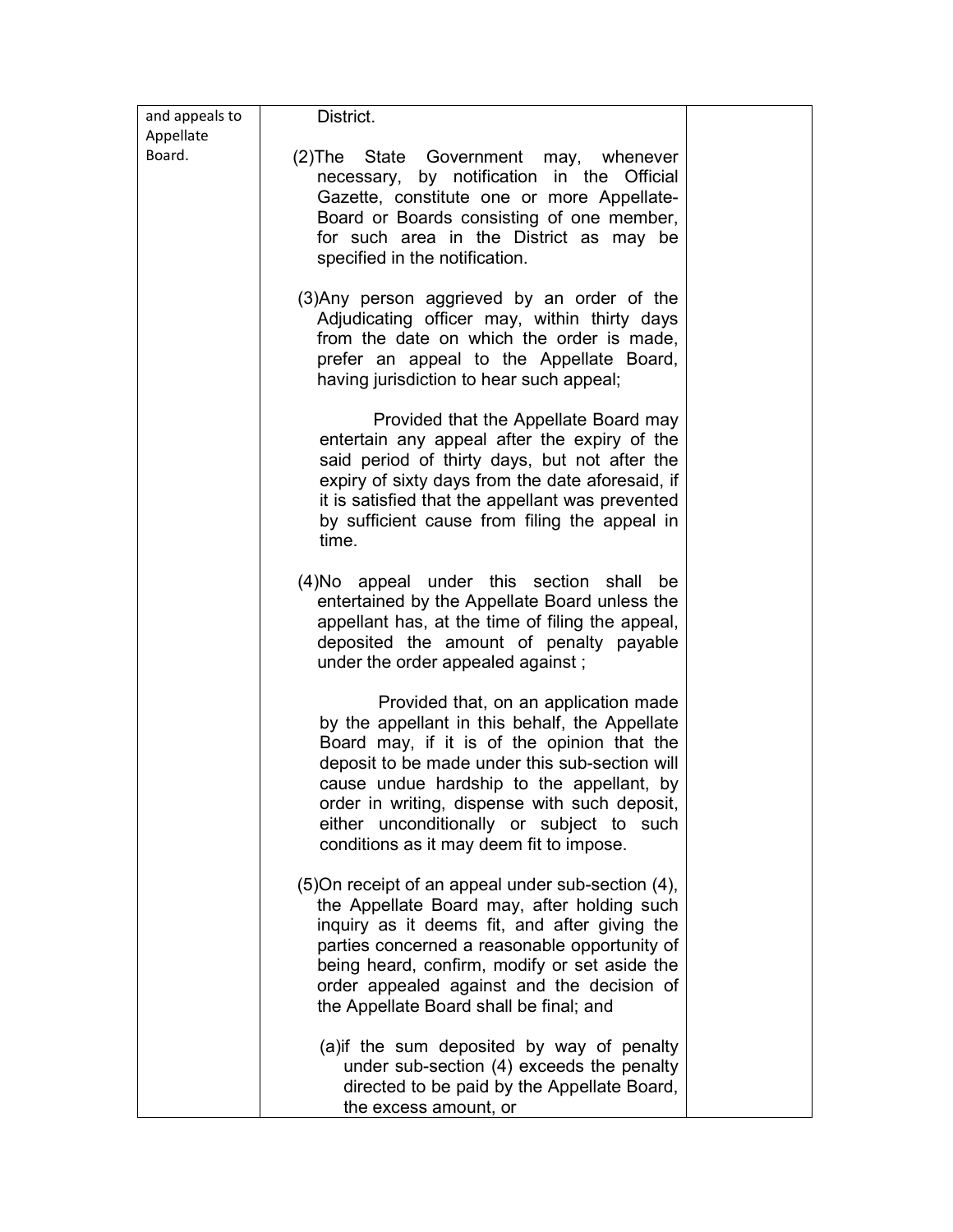|            | (b) if the Appellate Board sets aside the order<br>imposing penalty, the whole of the sum<br>deposited by way of penalty, shall be<br>refunded to the appellant.                                                                                                                                                                                                                                                        |                                                                                                                        |
|------------|-------------------------------------------------------------------------------------------------------------------------------------------------------------------------------------------------------------------------------------------------------------------------------------------------------------------------------------------------------------------------------------------------------------------------|------------------------------------------------------------------------------------------------------------------------|
|            | 19.<br>The Appellate Board may call for an<br>examination of the records of any order<br>passed by an Adjudicating Officer under<br>section 17 and against which no appeal has<br>been preferred under section 18 for the<br>purpose of satisfying itself as to the legality or<br>propriety of such order or as to the regularity<br>of the procedure and pass such order with<br>respect thereto as it may think fit: | Revision by<br>Appellate<br>Board.                                                                                     |
|            | Provided that no such order shall be<br>made except after giving the person affected<br>a reasonable opportunity of being heard in the<br>matter.                                                                                                                                                                                                                                                                       |                                                                                                                        |
| V of 1908  | 20.(1) The Adjudication Officer and the Appellate<br>Board shall, while holding an inquiry, have all<br>the powers of a Civil Court under the Code of<br>Civil Procedure, 1908, while trying a suit, in<br>respect of the following matters, namely:-                                                                                                                                                                   | Power of<br>Adjudicating<br>Officer and the<br>Appellate Board<br>in relation to<br>holding inquiry<br>under this Act. |
|            | (a) summoning and enforcing the attendance<br>of witnesses and examining them on<br>oath;                                                                                                                                                                                                                                                                                                                               |                                                                                                                        |
|            | (b) requiring the discovery and production of<br>any document;                                                                                                                                                                                                                                                                                                                                                          |                                                                                                                        |
|            | (c) receiving evidence on affidavits;                                                                                                                                                                                                                                                                                                                                                                                   |                                                                                                                        |
|            | (d) requisitioning any public record or copy<br>thereof from any Court or office;                                                                                                                                                                                                                                                                                                                                       |                                                                                                                        |
|            | (e)issuing commissions for the examination<br>of witnesses or documents:                                                                                                                                                                                                                                                                                                                                                |                                                                                                                        |
|            | (f) any other matter which may be prescribed.                                                                                                                                                                                                                                                                                                                                                                           |                                                                                                                        |
| II of 1974 | (2) The Adjudicating Officer or the Appellate<br>Board shall, while exercising any power under<br>this Act, be deemed to be a Civil Court for the<br>purposes of sections of 345 and 346 of the                                                                                                                                                                                                                         |                                                                                                                        |
|            |                                                                                                                                                                                                                                                                                                                                                                                                                         |                                                                                                                        |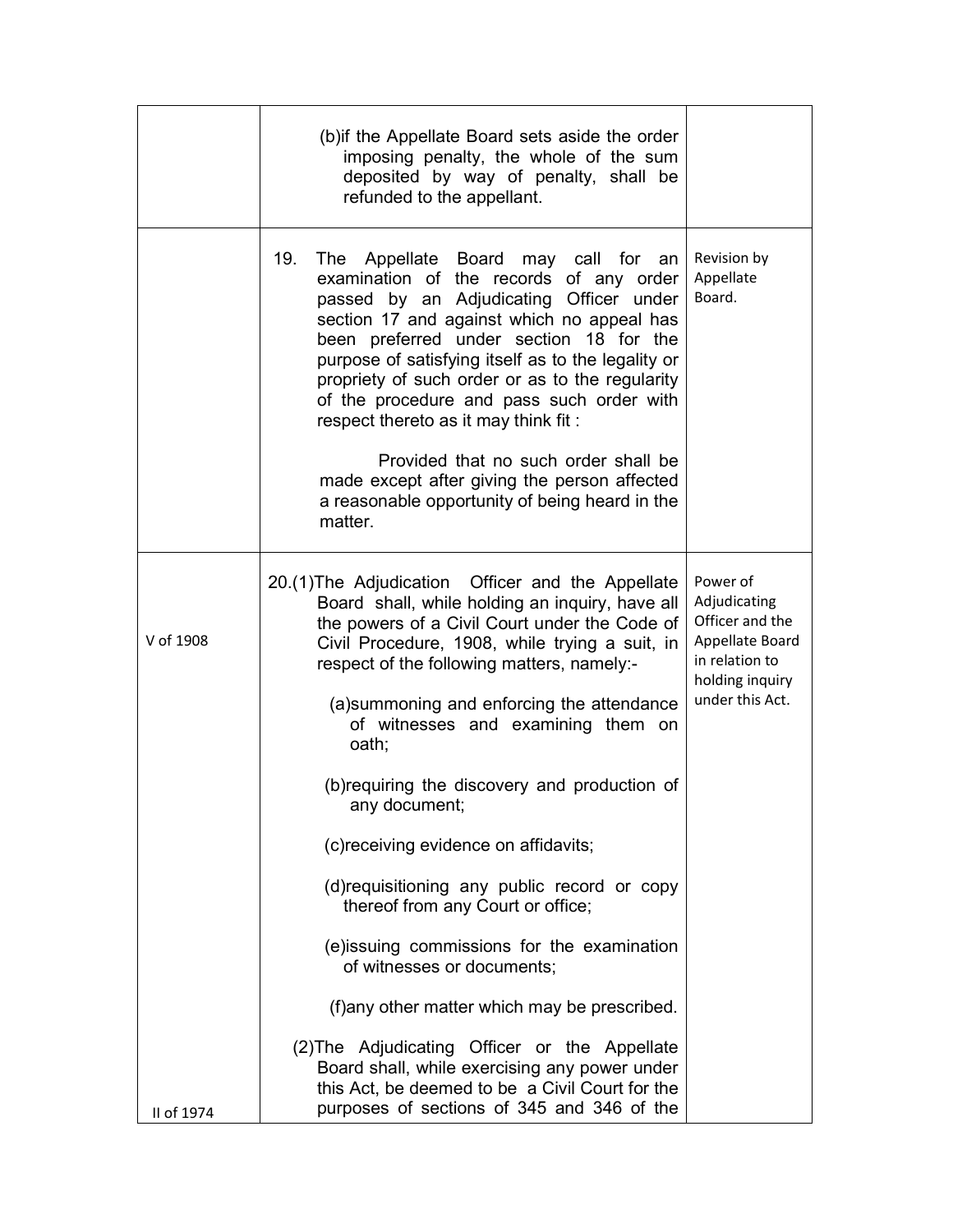|                           | Code of Criminal Procedure, 1973.                                                                                                                                                                                                                                                                                                                                                                                                                                                                                                                                                                                                                                                                                                                                                                                                                                                                                                                                                            |                                                        |
|---------------------------|----------------------------------------------------------------------------------------------------------------------------------------------------------------------------------------------------------------------------------------------------------------------------------------------------------------------------------------------------------------------------------------------------------------------------------------------------------------------------------------------------------------------------------------------------------------------------------------------------------------------------------------------------------------------------------------------------------------------------------------------------------------------------------------------------------------------------------------------------------------------------------------------------------------------------------------------------------------------------------------------|--------------------------------------------------------|
|                           | 21. Whoever contravenes any of the provisions of<br>this Act or any order or rule General made there<br>under or any of the conditions of the license,<br>shall, without prejudice to any other action<br>which may be taken against him under this Act,<br>on conviction, be punished with fine, which may<br>extend to one thousand rupees, and with further<br>fine which may extend to fifty rupees for every<br>day on which such contravention continues<br>after the first conviction.                                                                                                                                                                                                                                                                                                                                                                                                                                                                                                | General<br>provision for<br>punishment of<br>offences. |
| Offences by<br>companies. | 22.(1) Where an offence under this Act has been<br>committed by a company, every person who,<br>at the time the offence was committed, was in<br>charge of, and was responsible to, the<br>company for the conduct of the business of<br>the company as well as the company, shall be<br>deemed to be guilty of the offence and shall<br>be liable to be proceeded against and<br>punished accordingly;<br>Provided that nothing contained in this<br>sub-section shall render any such person<br>liable to any punishment, if he proves that the<br>offence was committed without his knowledge<br>or that he had exercised all due diligence to<br>prevent the commission of such offence.<br>(2) Notwithstanding anything contained in sub-<br>section (1), where any offence under this Act<br>has been committed by a company, and it is<br>proved that the offence has been committed<br>with the consent or connivance of, or its<br>attributable to, any neglect on the part of, any |                                                        |
|                           | Director, Manager, Secretary or other officer<br>of the company, such Director, Manager,<br>Secretary shall be deemed to be guilty of that<br>offence and shall be liable to be proceeded<br>against and punished accordingly.                                                                                                                                                                                                                                                                                                                                                                                                                                                                                                                                                                                                                                                                                                                                                               |                                                        |
|                           | Explanation-For the purpose of this section-<br>(a)"company" means any body corporate,<br>and includes a firm or other association<br>of individuals; and                                                                                                                                                                                                                                                                                                                                                                                                                                                                                                                                                                                                                                                                                                                                                                                                                                    |                                                        |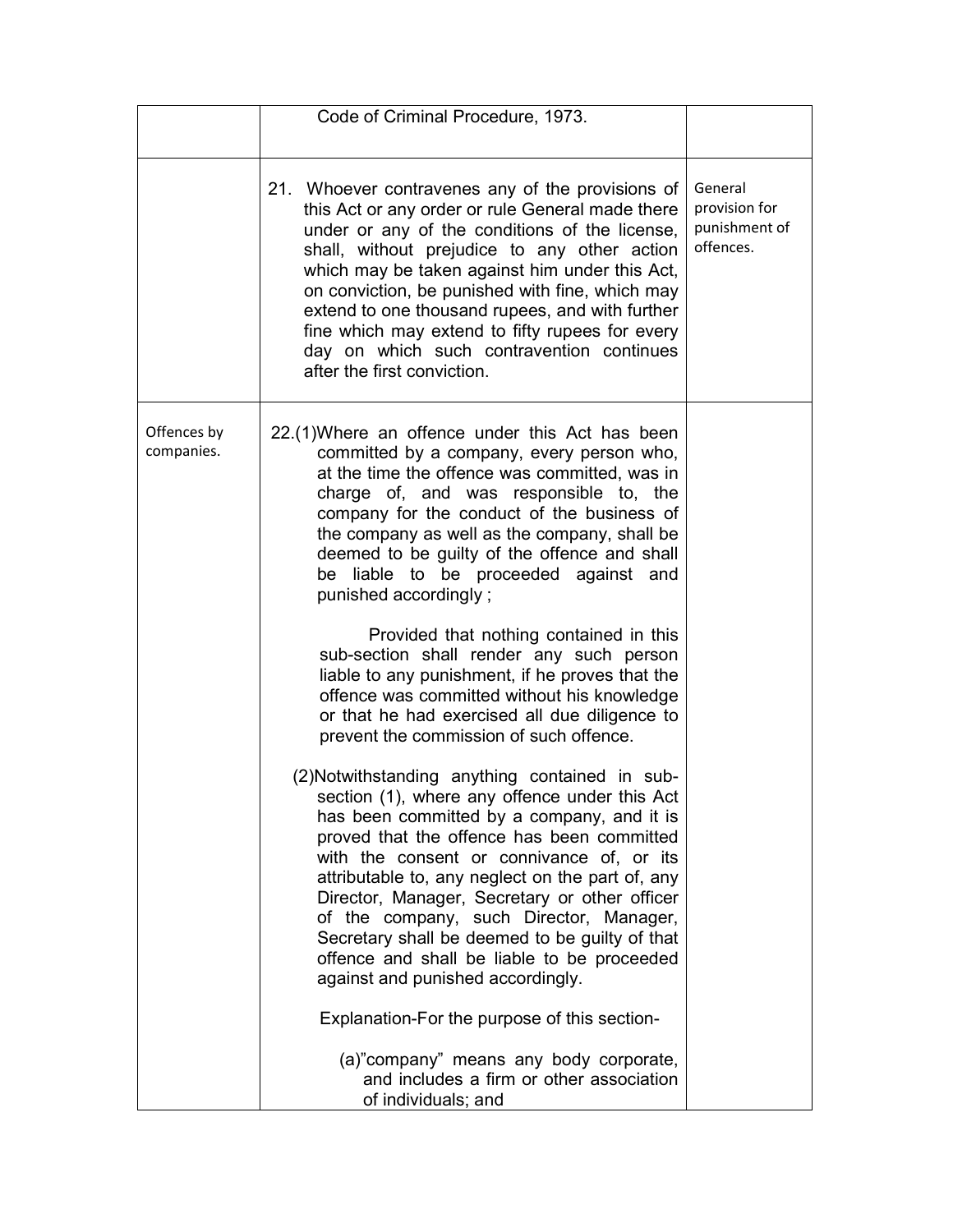|                                                 | (b) "Director", in relation to a firm, means a<br>partner in the firm.                                                                                                                                                                                                                                                                                                                                                                                                                                                                                                                            |  |
|-------------------------------------------------|---------------------------------------------------------------------------------------------------------------------------------------------------------------------------------------------------------------------------------------------------------------------------------------------------------------------------------------------------------------------------------------------------------------------------------------------------------------------------------------------------------------------------------------------------------------------------------------------------|--|
|                                                 | <b>CHAPTER IV</b>                                                                                                                                                                                                                                                                                                                                                                                                                                                                                                                                                                                 |  |
|                                                 | <b>MISCELLANEOUS</b>                                                                                                                                                                                                                                                                                                                                                                                                                                                                                                                                                                              |  |
| Exemption.                                      | 23.(1) Nothing contained in this Act shall apply to<br>survey vessels belonging to the Central<br>Government or any State Government or any<br>Public Undertakings.                                                                                                                                                                                                                                                                                                                                                                                                                               |  |
|                                                 | (2) If the State Government is of the opinion that,<br>having regard to the purposes of this Act, it<br>would not be in the public interest to apply all<br>or any of the provisions of this Act, to any<br>class or classes of fishing vessels used for<br>fishing in any specified area or specified<br>areas, it may be notification in the Official<br>Gazette, exempt, subject to such conditions<br>as it may think fit to impose, such class or<br>classes of fishing vessels as it may specify in<br>the notification, from the operation of all or<br>any of the provisions of this Act. |  |
| Protection of<br>action taken in<br>good faith. | 24.(1) No suit, prosecution or other legal proceeding<br>shall lie against the Government or any officer<br>or authority or anything which is in good faith<br>done or intended to be done in pursuance of<br>this Act or any order or rule made thereunder.<br>(2) No suit or other legal proceeding shall lie<br>against the Government or any officer or<br>authority or any damage caused or likely to be<br>caused by anything which is in good faith<br>done or intended to be done in pursuance of<br>this Act or any order or rule made thereunder.                                       |  |
| Power to make<br>rules.                         | 25. (1) The power to made rules under this Act shall<br>be exercisable by the State Government.<br>(2) Without prejudice to any power to make rules<br>contained elsewhere in this Act, the State<br>Government may make rules consistent with<br>this Act to carry out the purposes of this Act                                                                                                                                                                                                                                                                                                  |  |